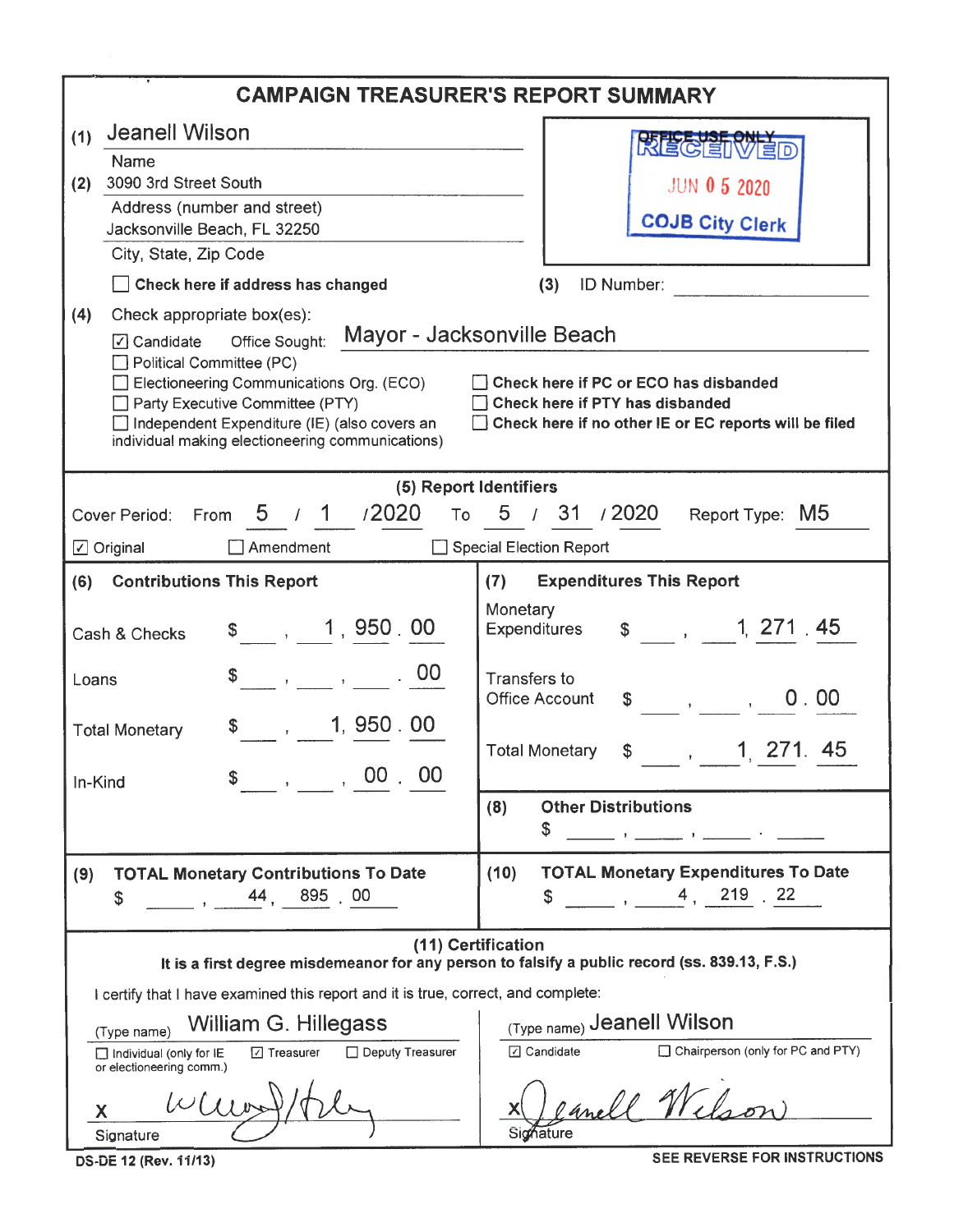## **CAMPAIGN TREASURER'S REPORT - ITEMIZED CONTRIBUTIONS**

| (3) Cover Period $\frac{5}{3}$ / $\frac{1}{1}$ $\frac{2020}{1}$<br>2020<br>$\begin{array}{cc} 5 & 31 \end{array}$<br>2020<br>$\overline{a}$<br>$\mathbf{1}$<br>through<br>$\prime$<br>$(4)$ Page<br>оf<br>(8)<br>(9)<br>(12)<br>(5)<br>(7)<br>(10)<br>(11)<br>Full Name<br>Date<br>(6)<br>(Last, Suffix, First, Middle)<br>Contributor<br><b>Street Address &amp;</b><br>Contribution<br>In-kind<br>Sequence<br>Amendment<br>Number<br>City, State, Zip Code<br>Occupation<br>Description<br>Type<br><b>Type</b><br>Amount<br>Russell, Mary Lou<br>5<br>18<br>2020<br>4610 Amherst Street<br>$\prime$<br>Jacksonville, FL 32205<br>I<br>Retired<br>Che<br>100.00<br>$\mathbf 1$<br>Ferris, Geraldine<br>5<br>2020<br>15<br>1583 Valley Stream<br>Drive<br>Marrieta, GA 30062<br>I<br>Retired<br>Che<br>250.00<br>2<br>Rhoses, Steven L.<br>5<br>20<br>2020<br>1691 Marshside Drive<br>Jacksonville, FL 32250<br>50.00<br>I<br>Retired<br>Che<br>$\overline{3}$<br>Lewis, Bruce<br>25<br>5<br>2020<br>1301 1st Street South<br>#906, Jacksonville<br>Beach, FL 32250<br>I<br>100.00<br>City Plann<br>Che<br>$\overline{4}$<br>$\pm$<br>Murphy, John R.<br>2020<br>5<br>25<br>13703 Richmond Park<br>Drive North, #3105<br>Jacksonville, FL 32224<br>300.00<br>Retired<br>I<br>Che<br>5<br>Hoffman, Mark G.<br>2020<br>24<br>5<br>2280 Shepard Street,<br>$\prime$<br>#406, Jacksonville, FL<br>32211<br>250.00<br>Che<br>I<br>US Navy<br>6<br>Carbo, Charles<br>27<br>2020<br>5<br>101 Margaret Street<br>Neptune Beach, FL<br>32266<br>250.00<br>Retired<br>Che<br>$\mathbf{I}$<br>7 | $(1)$ Name | Jeanell Wilson |  | (2) I.D. Number | N/A |  |
|--------------------------------------------------------------------------------------------------------------------------------------------------------------------------------------------------------------------------------------------------------------------------------------------------------------------------------------------------------------------------------------------------------------------------------------------------------------------------------------------------------------------------------------------------------------------------------------------------------------------------------------------------------------------------------------------------------------------------------------------------------------------------------------------------------------------------------------------------------------------------------------------------------------------------------------------------------------------------------------------------------------------------------------------------------------------------------------------------------------------------------------------------------------------------------------------------------------------------------------------------------------------------------------------------------------------------------------------------------------------------------------------------------------------------------------------------------------------------------------------------------------------------------------------------------------------------------------|------------|----------------|--|-----------------|-----|--|
|                                                                                                                                                                                                                                                                                                                                                                                                                                                                                                                                                                                                                                                                                                                                                                                                                                                                                                                                                                                                                                                                                                                                                                                                                                                                                                                                                                                                                                                                                                                                                                                      |            |                |  |                 |     |  |
|                                                                                                                                                                                                                                                                                                                                                                                                                                                                                                                                                                                                                                                                                                                                                                                                                                                                                                                                                                                                                                                                                                                                                                                                                                                                                                                                                                                                                                                                                                                                                                                      |            |                |  |                 |     |  |
|                                                                                                                                                                                                                                                                                                                                                                                                                                                                                                                                                                                                                                                                                                                                                                                                                                                                                                                                                                                                                                                                                                                                                                                                                                                                                                                                                                                                                                                                                                                                                                                      |            |                |  |                 |     |  |
|                                                                                                                                                                                                                                                                                                                                                                                                                                                                                                                                                                                                                                                                                                                                                                                                                                                                                                                                                                                                                                                                                                                                                                                                                                                                                                                                                                                                                                                                                                                                                                                      |            |                |  |                 |     |  |
|                                                                                                                                                                                                                                                                                                                                                                                                                                                                                                                                                                                                                                                                                                                                                                                                                                                                                                                                                                                                                                                                                                                                                                                                                                                                                                                                                                                                                                                                                                                                                                                      |            |                |  |                 |     |  |
|                                                                                                                                                                                                                                                                                                                                                                                                                                                                                                                                                                                                                                                                                                                                                                                                                                                                                                                                                                                                                                                                                                                                                                                                                                                                                                                                                                                                                                                                                                                                                                                      |            |                |  |                 |     |  |
|                                                                                                                                                                                                                                                                                                                                                                                                                                                                                                                                                                                                                                                                                                                                                                                                                                                                                                                                                                                                                                                                                                                                                                                                                                                                                                                                                                                                                                                                                                                                                                                      |            |                |  |                 |     |  |
|                                                                                                                                                                                                                                                                                                                                                                                                                                                                                                                                                                                                                                                                                                                                                                                                                                                                                                                                                                                                                                                                                                                                                                                                                                                                                                                                                                                                                                                                                                                                                                                      |            |                |  |                 |     |  |
|                                                                                                                                                                                                                                                                                                                                                                                                                                                                                                                                                                                                                                                                                                                                                                                                                                                                                                                                                                                                                                                                                                                                                                                                                                                                                                                                                                                                                                                                                                                                                                                      |            |                |  |                 |     |  |

**DS-DE 13 (Rev.11/13) SEE REVERSE FOR INSTRUCTIONS AND CODE VALUES**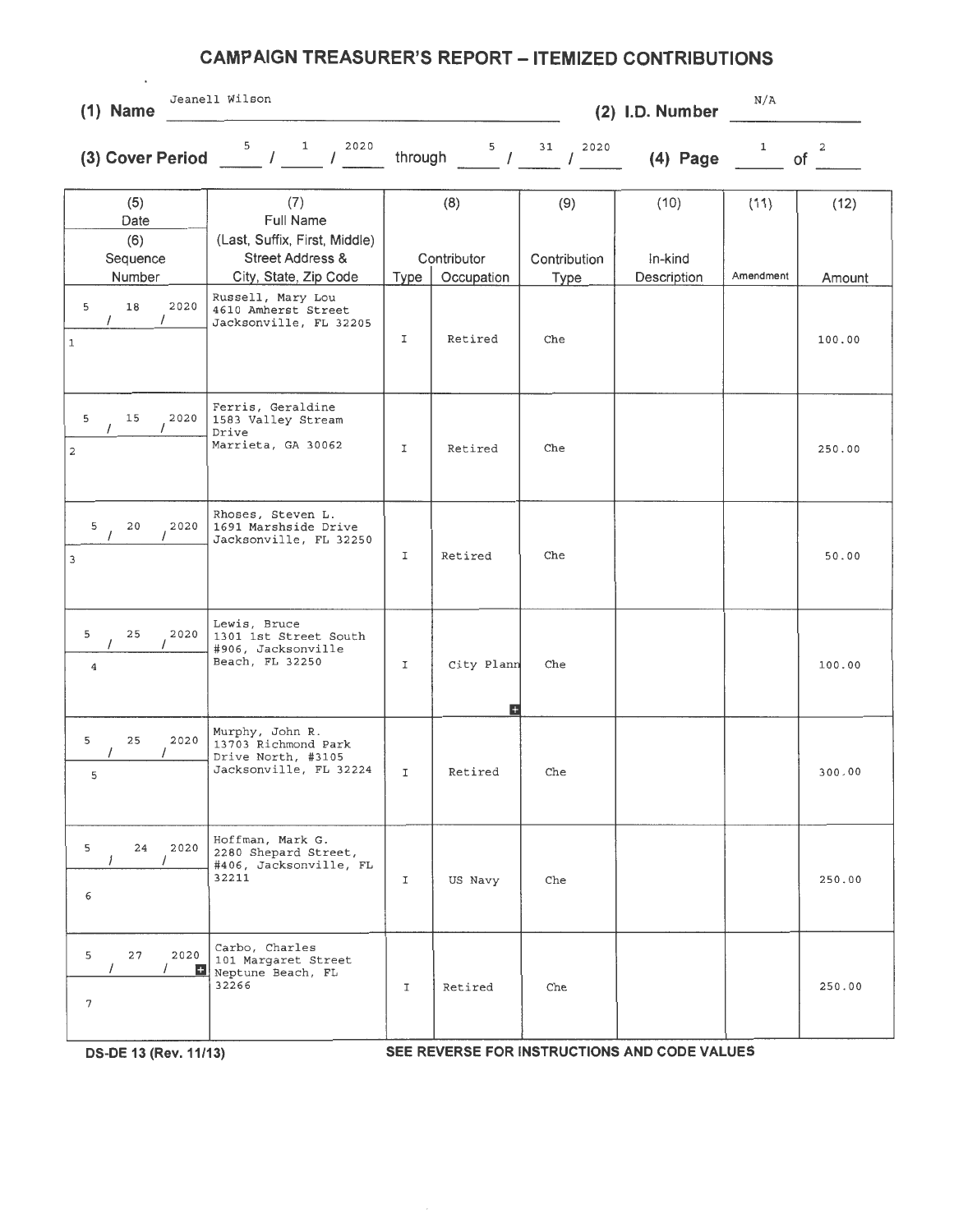## **CAMPAIGN TREASURER'S REPORT - ITEMIZED CONTRIBUTIONS**

**(1) Name**  Jeanell Wilson

 $\mathcal{L}_{\mathcal{A}}$ 

**(2) l.D. Number**   $N/A$ 

|                                                  | (3) Cover Period $\frac{5}{7}$ $\frac{1}{7}$ $\frac{2020}{7}$              |                       | through $\frac{5}{7}$ / $\frac{31}{7}$ / $\frac{21}{7}$ | 2020         | $(4)$ Page $\qquad 2$ | 2         | $\overline{a}$<br>of |
|--------------------------------------------------|----------------------------------------------------------------------------|-----------------------|---------------------------------------------------------|--------------|-----------------------|-----------|----------------------|
| (5)<br>Date<br>(6)                               | (7)<br>Full Name<br>(Last, Suffix, First, Middle)                          |                       | (8)                                                     | (9)          | (10)                  | (11)      | (12)                 |
| Sequence<br>Number                               | <b>Street Address &amp;</b><br>City, State, Zip Code                       |                       | Contributor                                             | Contribution | In-kind               | Amendment |                      |
| 5<br>30<br>2020<br>$\prime$<br>$\prime$<br>8     | Mark Hill<br>48 Troon Trace<br>Ponte Vedra Beach, FL<br>32082              | Type<br>$\mathfrak I$ | Occupation<br>Attorney                                  | Type<br>Che  | Description           |           | Amount<br>100.00     |
| 5<br>28<br>2020<br>$\prime$<br>9                 | Petway, Thomas F.<br>1601 Beach Avenue<br>Atlantic Beach, FL<br>32233      | I                     | Insurance                                               | Che          |                       |           | 100.00               |
| 5 <sub>5</sub><br>28<br>2020<br>$\sqrt{ }$<br>10 | Petway, Elizabeth P.<br>1601 Beach Avenue<br>Atlantic Beach, FL<br>32233   | I                     | Insurance                                               | Che          |                       |           | 100.00               |
| 5<br>28<br>2020<br>$\prime$<br>11                | Petway, Brette E.<br>1535 Upland Avenue<br>Boulder, CO 80304               | I                     | Insurance                                               | Che          |                       |           | 100.00               |
| 5<br>29<br>2020<br>$\prime$<br>12                | Fletcher, John<br>1211 3rd Street North<br>Jacksonville Beach, FL<br>32250 | $\mathbbm{I}$         | Insurance                                               | Che          |                       |           | 250.00               |
|                                                  |                                                                            |                       |                                                         |              |                       |           |                      |
|                                                  |                                                                            |                       |                                                         |              |                       |           |                      |

**DS-DE 13 (Rev. 11/13)** SEE REVERSE FOR INSTRUCTIONS AND CODE VALUES